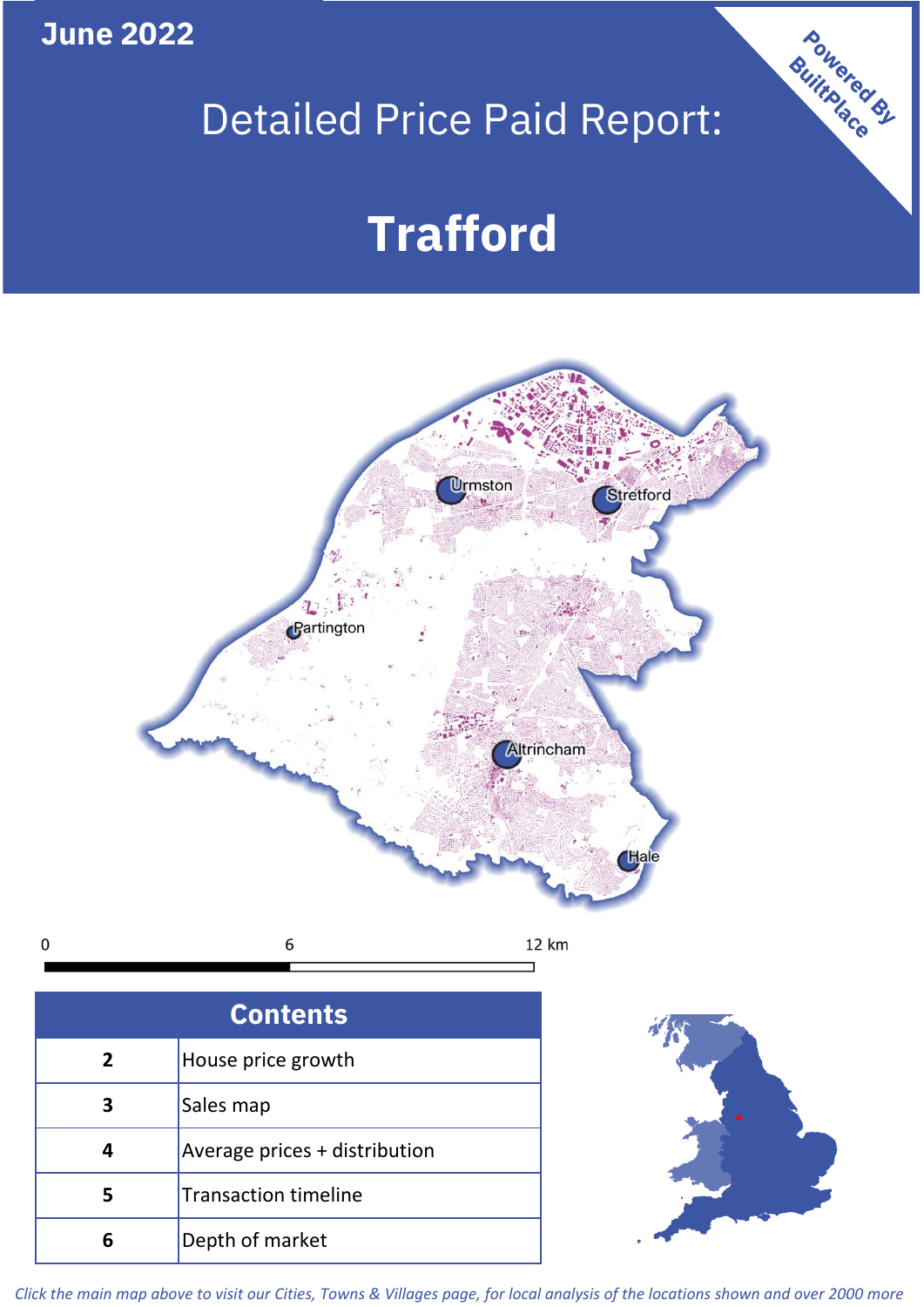### **Headline Data**

|                     | <b>Current level</b> | 3 month  | <b>Annual</b> | 5 year  | 10 year |
|---------------------|----------------------|----------|---------------|---------|---------|
| <b>House prices</b> | £346,908             | 1.3%     | 7.5%          | 37.0%   | 89.8%   |
| <b>Transactions</b> | 3,690                | $-13.9%$ | 15.9%         | $-4.8%$ | 36.4%   |

# **House Price Growth (April 2022 data)**

#### *Annual Change in House Prices*



House prices in Trafford grew by 7.5% in the 12 months to April 2022 (based on 3-month smoothed data). By comparison national house prices grew by 10.7% and prices in the North West grew by 11.0% over the same period.

Trafford house prices are now 73.7% above their previous peak in 2007, compared to +36.0% for the North West and +52.9% across England.



#### *Year-To-Date Change in House Prices, December to April*

Local prices have grown by 2.9% in 2022 so far, compared to growth of 4.1% over the same period last year.

#### *Source: OS OpenData; UK House Price Index (Contains HM Land Registry data © Crown copyright)*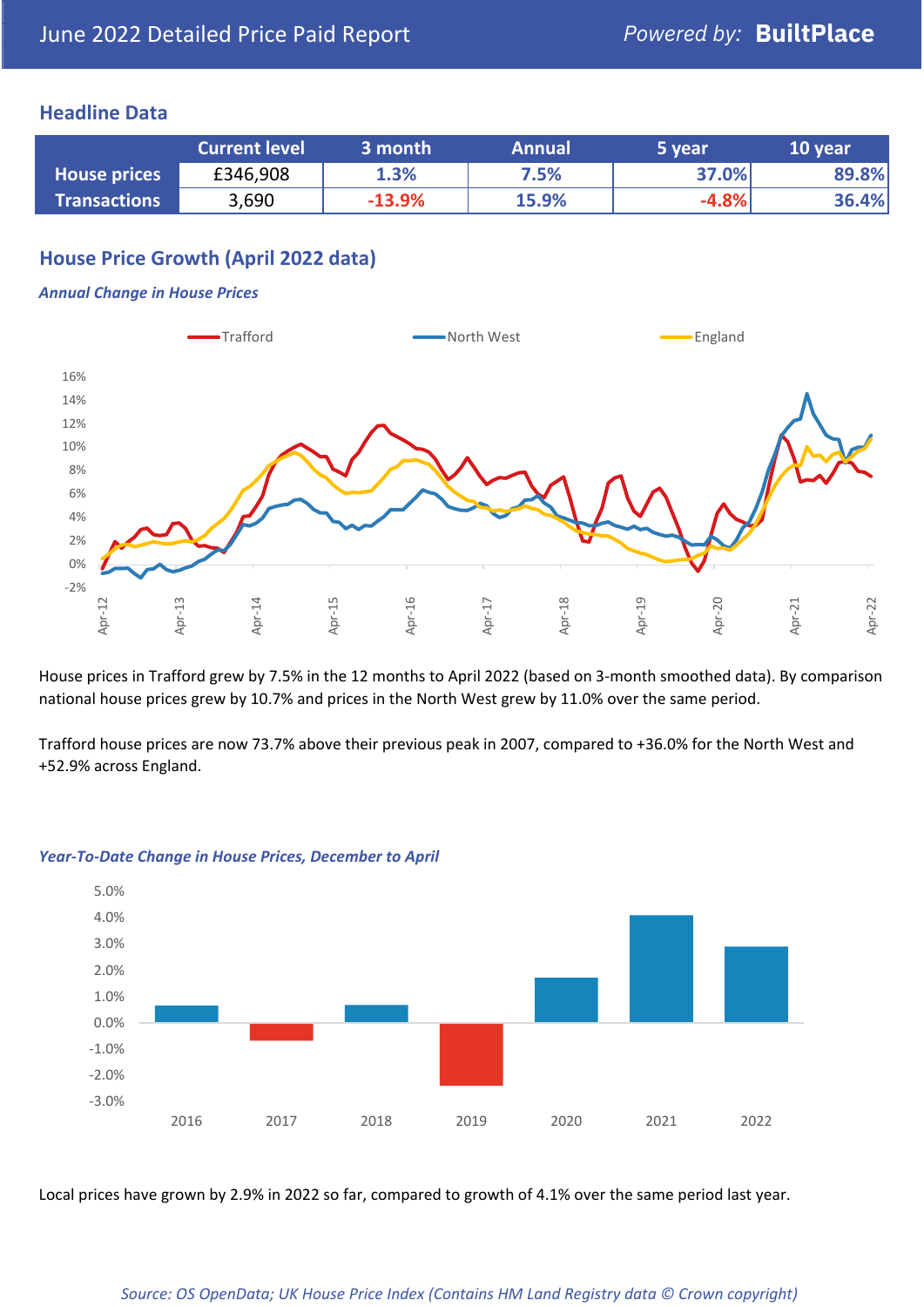# **House Price Map**

#### *12 months to April 2022*



*Each point is one postcode, coloured by the average value relative to all sales in this local authority (price bands are LA-specific quintiles).*

# **Map Key**

| Min      | <b>Max</b> |                            |
|----------|------------|----------------------------|
| Up to    | £213,000   | 1st quintile / lowest 20%  |
| £213,000 | £278,000   | 2nd quintile               |
| £278,000 | £354,000   | 3rd quintile               |
| £354,000 | £476,000   | 4th quintile               |
| £476,000 | and over   | 5th quintile / highest 20% |

## *Source: OS OpenData; UK House Price Index (Contains HM Land Registry data © Crown copyright)*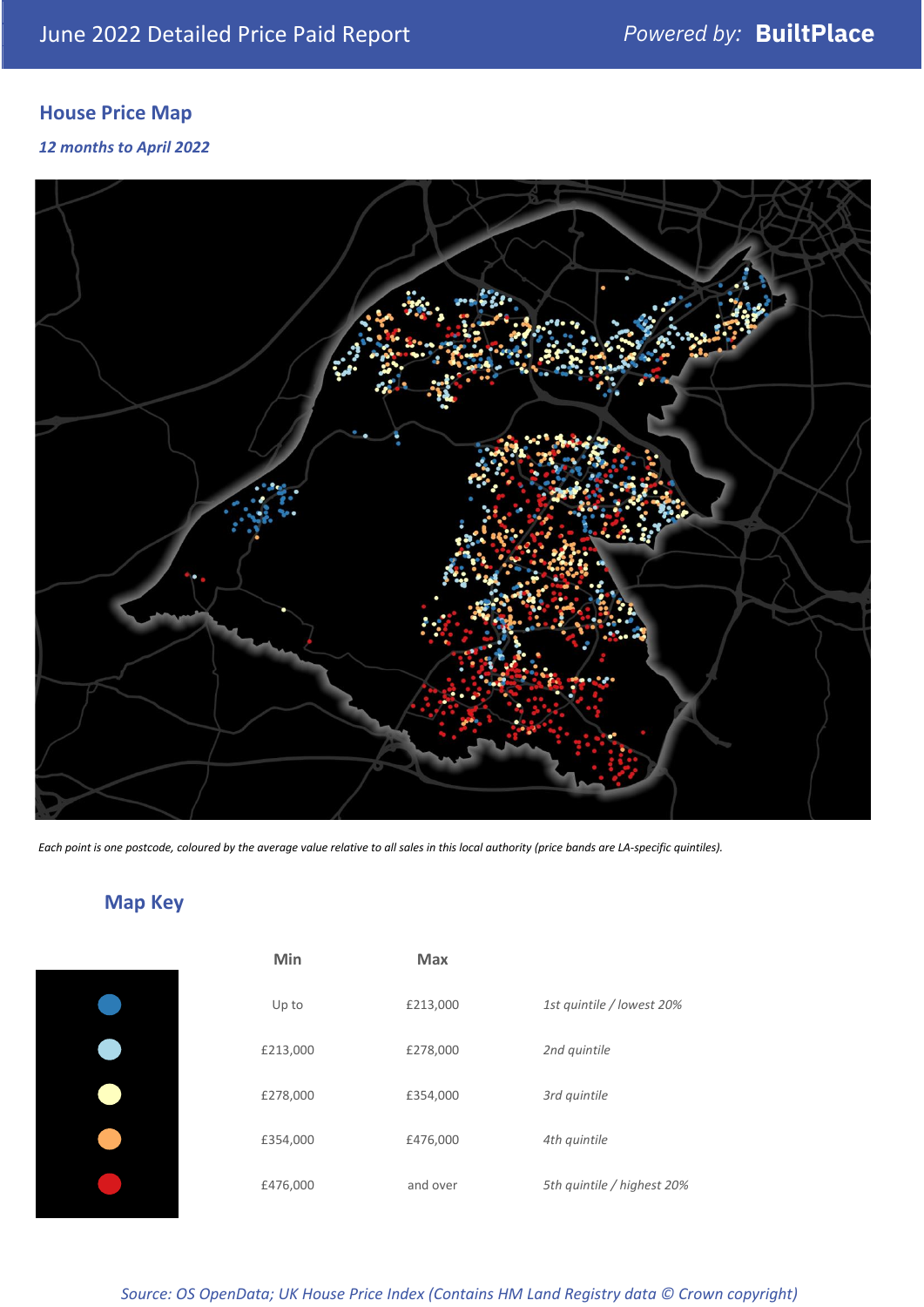# **Average House Price by Property Type**

### *12 months to April 2022*



|                 | <b>New</b> | <b>Second hand</b> |  |  |
|-----------------|------------|--------------------|--|--|
| <b>Flat</b>     | £194,909   | £237,813           |  |  |
| <b>Terraced</b> | £314,998   | £312,256           |  |  |
| Semi-detached   | £525,000   | £381,533           |  |  |
| <b>Detached</b> | £394,995   | £789,917           |  |  |

# **House Price Distribution by Year**

*All properties, by price band and calendar year (2020 = year to date)*

|                    | 1997 | 2002 | 2007 | 2012 | 2017 | 2019 | 2020 |
|--------------------|------|------|------|------|------|------|------|
| <b>Under £100k</b> | 78%  | 39%  | 6%   | 7%   | 4%   | 1%   | 1%   |
| £100-200k          | 17%  | 43%  | 50%  | 49%  | 31%  | 15%  | 12%  |
| E200-300k          | 3%   | 10%  | 26%  | 23%  | 30%  | 30%  | 27%  |
| £300-400k          | 1%   | 4%   | 8%   | 10%  | 17%  | 23%  | 27%  |
| £400-500k          | 0%   | 2%   | 4%   | 5%   | 7%   | 12%  | 13%  |
| <b>£500k-1m</b>    | 0%   | 2%   | 5%   | 5%   | 9%   | 15%  | 16%  |
| £1-2m              | 0%   | 0%   | 1%   | 1%   | 2%   | 3%   | 3%   |
| <b>Over £2m</b>    | 0%   | 0%   | 0%   | 0%   | 0%   | 0%   | 1%   |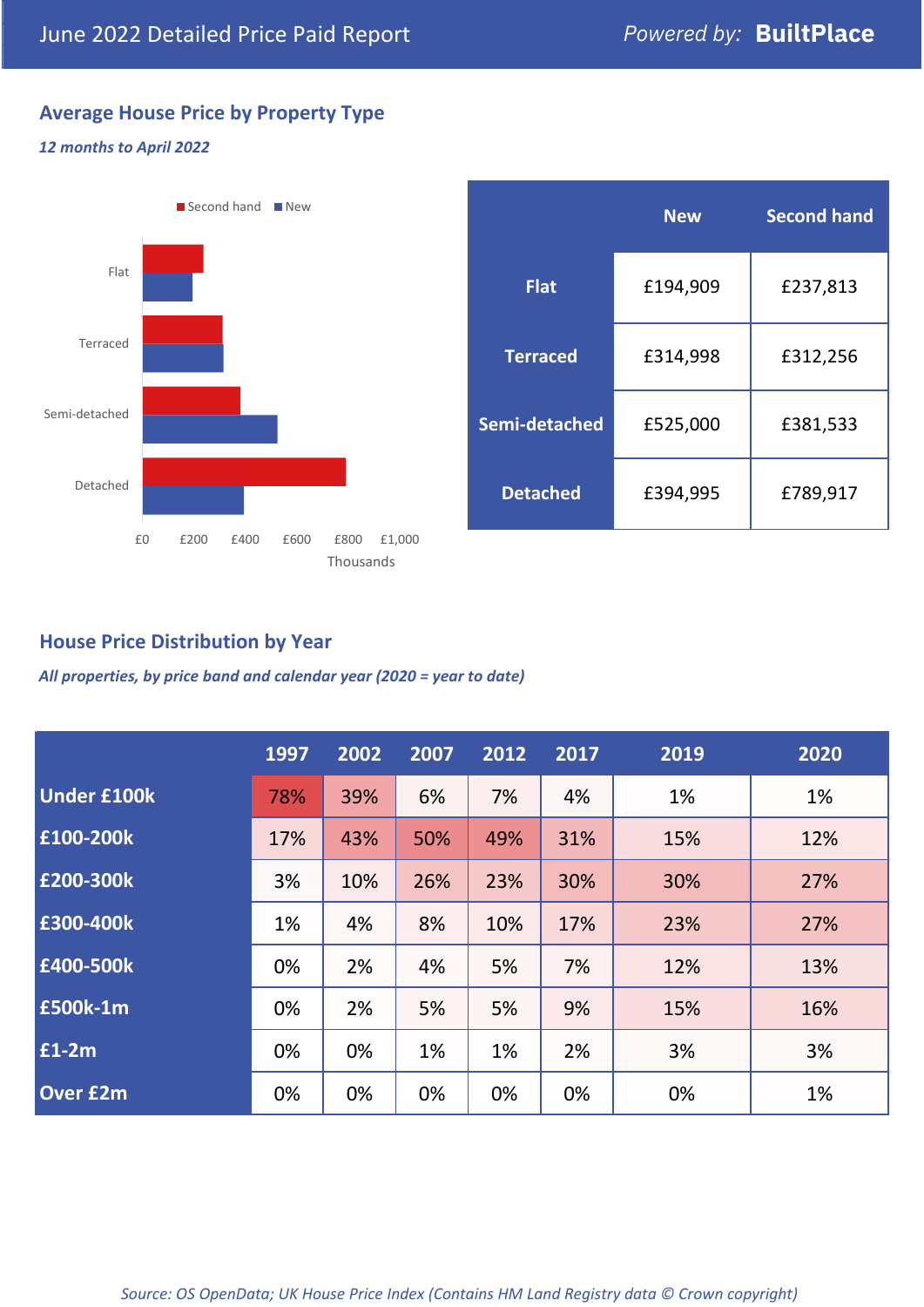# **Transactions (February 2022 data)**

*Annual Transactions, Indexed (2001-05 average = 100)*



There were 3,690 transactions in Trafford during the 12 months to February 2022. This is 76% of the average from 2001- 05 and suggests activity is below pre-downturn levels.

Transactions in Trafford have fallen by 7.1% since 2014, compared to changes of +3.4% for North West and -7.7% for England.



#### *Cash and New Build Sales as % of Total, by Year*

*Note: The data on this page EXCLUDES transactions identified as transfers under a power of sale/repossessions, buy-to-lets (where they can be identified by a mortgage), and transfers to non-private individuals - i.e. it comprises only Land Registry 'A' data.*